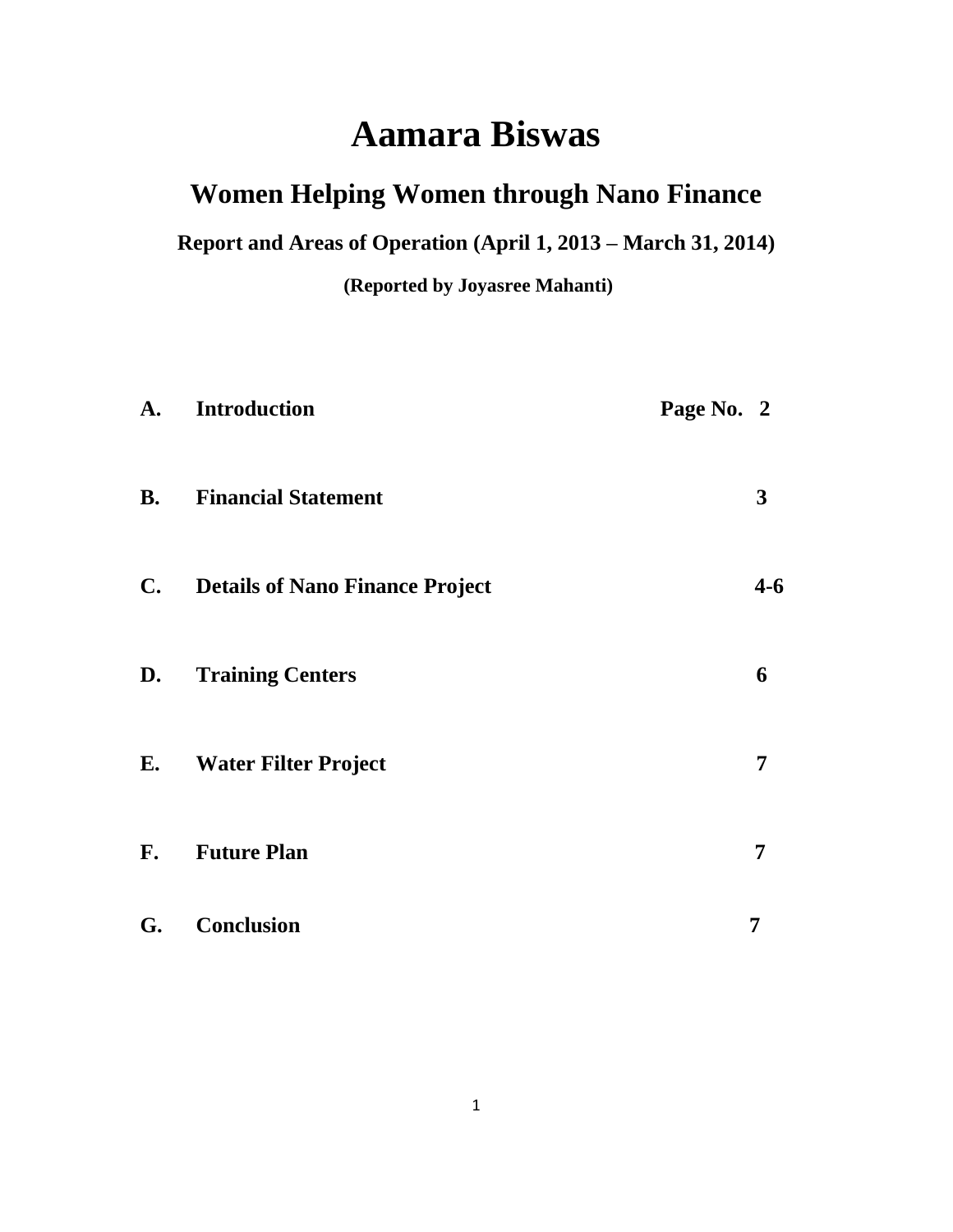## **A. Introduction**

Aamara Biswas (AB) was established on December, 2007 to implement the Nano Finance concept. The main goal of this program is to empower extremely poor women and girls in rural villages and poor urban neighborhoods in the state of Odisha by providing them with access to very small interest free loans of Rs  $500-1000$  (\$10 – 20) with a payback period of a one-full year. The loan is for their emergency needs, children's education, health care, clean drinking water, and to help them start or expand their own small business. By giving interest free loans through its signature Nano-Finance scheme, it has helped more than 7000 women in six years in different parts of Odisha. Under the Nano Finance system, women get access to additional interest free loans under the condition that the previous loan is paid back in full. Borrowers are also advised not to exceed Rs 1000 (\$20) per loan at a time. AB gives individual loans and re-circulates the returned money to provide loans to other women who are in similar situations or to the same women when they have additional needs after repayment of the existing loan.

The Nano Finance concept is extremely helpful to the women who don't have any other means of financial support than going to the money lenders for emergency needs. These women share their heartwarming success stories, and claim that most of them have savings in the bank after taking interest free loans multiple times form AB for expanding or starting their small business.

*When you meet Sumitra from Sambalpur town; she tells with tears in her eyes how Aamara Biswas has helped her and given her strength to survive with an alcoholic husband and three children. Now she is doing well and feels secure that in the time of emergency she can come to AB instead of going to a money lender.*

*When you meet Gita from Khamara village of Anugul district, she claims that the small interest free loans of ten dollars through Aamara Biswas have made women financially secure and they have some savings in the bank.* 

*When you meet Sabita from Balikuda village of Jagatsingpur district; she tells how Aamara Biswas has taught her and her friends to be financially independent and mentally strong. When she talks, she smiles with pride and joy at her progress.*

*When you talk to Sushmita form Mahanga village of Cuttack district, she tells that the Nano Finance has fulfilled her vision of helping the women of her village with minimal funds.* 

There are many such stories you hear from the women of Odisha when you meet them. Their affection and warm welcome will take you back to their villages to hear their stories again and again with occasional complaint. During my last visit in December 2013, most of the women expressed that 500 rupees is not enough to start any small businesses due to inflation. AB decided to give Rs 1000 instead of Rs 500 at the beginning but does not give more than Rs 1000 rupees.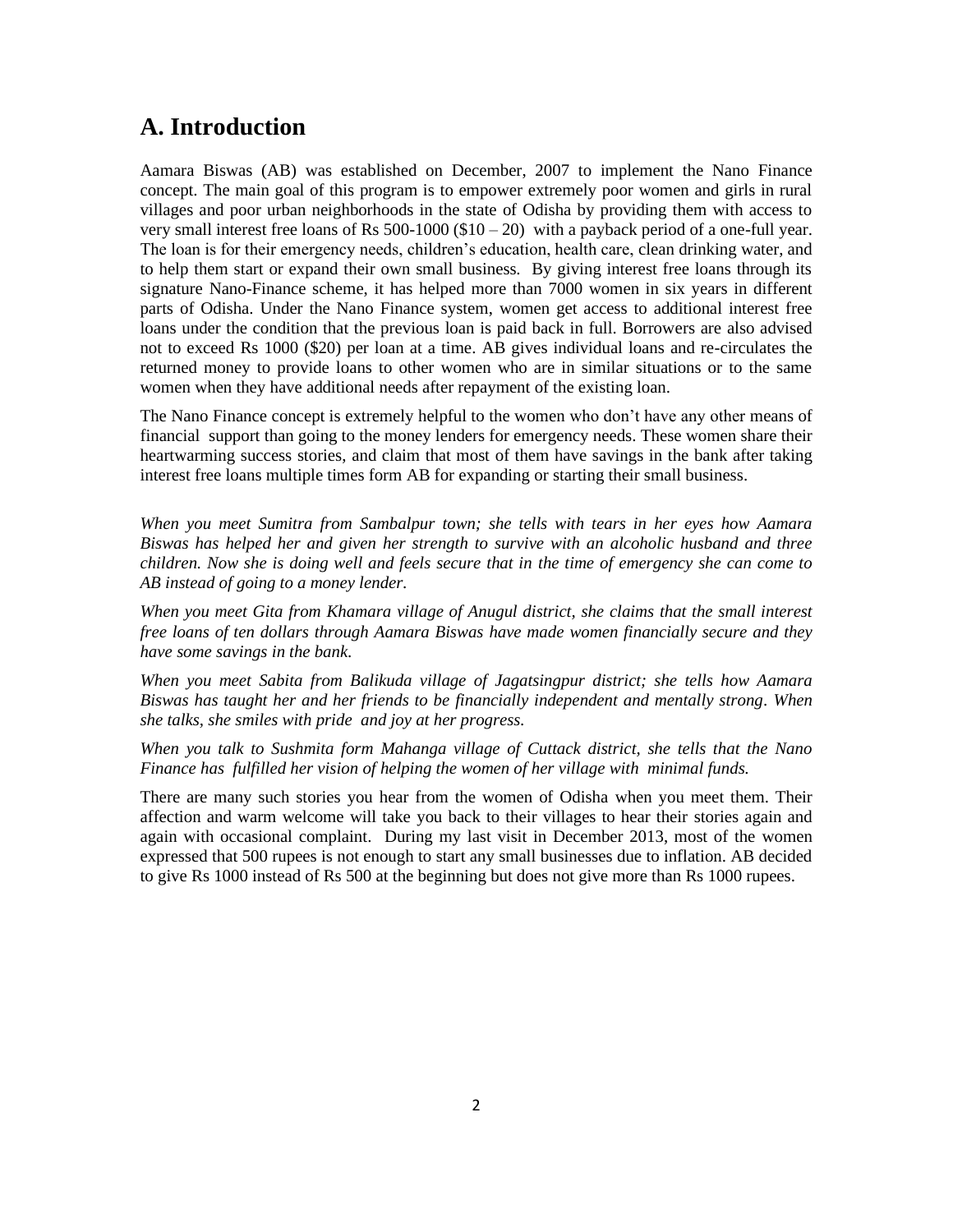## **B.Financial Statement**

#### **Donation (For the year 2013-2014**) **and Expenses**

The dollar value in rupees has changed from 42 to 62 (from 2007 – 2014). The average conversion rate is taken to be  $$1 = \text{Rs } 52$ .

| Our Biswas                         | Rs 7,50,000        | \$14,420 |                          |
|------------------------------------|--------------------|----------|--------------------------|
| Personal                           | 1,00,000           | 1,925    |                          |
| <b>Total</b>                       | <b>Rs 8,50,000</b> | \$16,345 |                          |
| A. Nano Finance Project            |                    |          |                          |
| Sambalpur:                         | 60000              | 1154     |                          |
| Kiakata                            | 30000              | 577      |                          |
| Sonepur                            | 50000              | 962      |                          |
| Khamara                            | 50000              | 962      |                          |
| Balikuda                           | 180000             | 3462     |                          |
| Noliasahi                          | 62000              | 1190     |                          |
| Lalitgiri                          | 106000             | 2040     |                          |
| <b>Total</b>                       | <b>Rs</b> 5,38,000 | \$10,347 |                          |
| <b>B.</b> Salaries for six months  | <b>Rs</b> 93,000   |          | \$1,790 (8 coordinators) |
| <b>C. Balikuda Training Center</b> |                    |          |                          |
| <b>Buying fabrics</b>              | 100000             | 1924     |                          |
| Teacher's salaries for six months  | 9000               | 173      |                          |
| Rent for six months                | 9000               | 173      |                          |
| <b>Total</b>                       | Rs 1,18,000        | \$2,270  |                          |
| <b>Grand Total</b>                 | Rs 7,49,000        | \$14,407 |                          |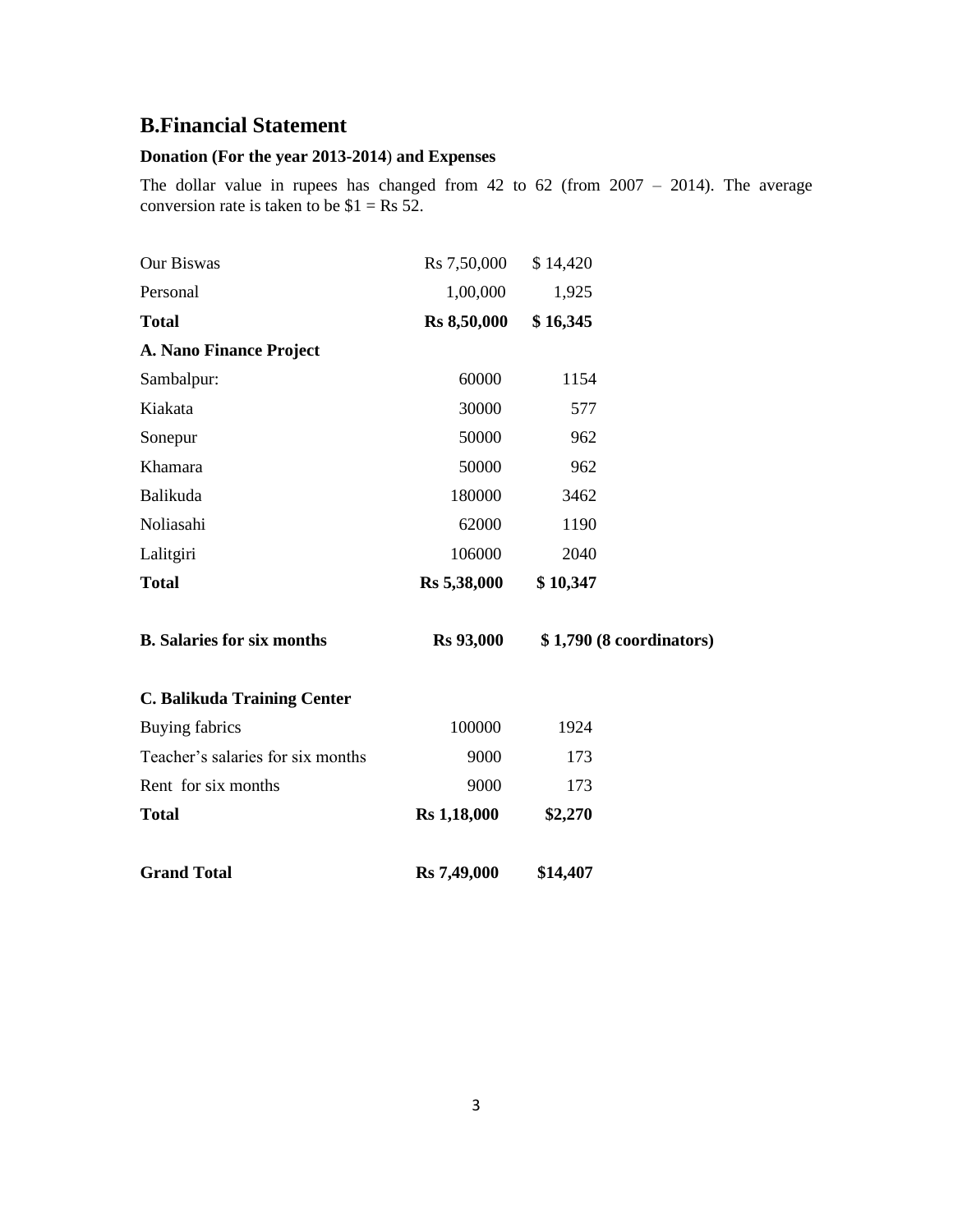#### **C. Details of Nano Finance Project**

| Year<br>From To | Village<br>District       | Amount<br>Invested<br>In rupees | Amount<br>Invested<br>In dollars | Loan<br>Disbursed<br>In rupees | Loan<br>Disbursed<br>In dollars | Ratio<br>Disbursed<br>/Invested | Amount<br>Collected<br>In rupees | Amount<br>Collected<br>In dollars | No. of<br>Clients/<br>Transactio<br>ns |
|-----------------|---------------------------|---------------------------------|----------------------------------|--------------------------------|---------------------------------|---------------------------------|----------------------------------|-----------------------------------|----------------------------------------|
| 20072014        | Sambalpur<br>urban area   | 5,00,000                        | 9,615                            | 26,45,000                      | 50,865                          | 5.29                            | 22,33,000                        | 42,940                            | 4343<br>7777                           |
| 20082014        | Noliasahi<br>Jagatsingpur | 2,12,000                        | 4,080                            | 4,25,600                       | 8,180                           | 2.00                            | 3,85,800                         | 7,420                             | 778<br>1850                            |
| 2009<br>2014    | Khamara<br>Anugul         | 2,10,000                        | 4,040                            | 4,26,600                       | 8,200                           | 2.03                            | 2,90,790                         | 5,590                             | 311<br>880                             |
| 2010 2014       | Balikuda<br>Jagatsingpur  | 6,21,800                        | 11,960                           | 17,20,500                      | 33,086                          | 2.77                            | 10,12,300                        | 19,470                            | 826<br>2426                            |
| 2008 2014       | Kiakata<br>Anugul         | 1,75,000                        | 3,365                            | 3,46,045                       | 6,655                           | 2.00                            | 1,70,190                         | 3,270                             | 603<br>2140                            |
| 2012 2014       | Purusottamp<br>ur Cuttack | 1,24,000                        | 2,385                            | 1,56,800                       | 3,015                           | 1.26                            | 42,800                           | 1,400                             | 108<br>197                             |
| 2013 2014       | Slum<br>areas<br>Sonepur  | 1,35,000                        | 2,600                            | 2,42,000                       | 4,650                           | 1.79                            | 1,52,000                         | 2,925                             | 155<br>365                             |

As you see in the above table, the ratio varies from area to area. It depends on the initial invested amount, time period, type of loan, and the return pattern. Most of the centers (except Sambalpur) were started with a small amount for the Nano Finance project and AB added more funds later depending on the need and the return habits (see one of the examples below – Purusottampur). Nano Finance concept can be successful if the women understand the importance of returning the loan in time. Also, we have noticed that a woman needs to take 4-5 times interest free loan consecutively for a sustainable livelihood trade.

**Sambalpur Town: Pratima Sahu** is the coordinator of the center which covers the Sambalpur town and nearby villages. Due to her sincere effort, the center runs smoothly without much problem. The women trust Pratima and appreciate her fairness and comforting words. The initial amount has been re circulated multiple times and has helped many women for different purposes.

**Noliasahi, Jagatsingpur district: Itishree Behera is** the coordinator of the area which includes seven villages. In spite of multiple problems in the beginning, due to her strong determination and guidance the Nano Finance project is running smoothly for last two years. All the women love Itishree. Her straightforwardness is her strength.

**Kiakata, Anugul district:** For last three years, AB has been facing problems with this center. Mostly, it is due to the coordinator's mismanagement of the funds. Most of the women are uneducated and don't challenge the system or the coordinator when there is something wrong. They are always scared that if they complain, AB may stop giving them interest free loans for their emergency needs. Though many times, AB thought of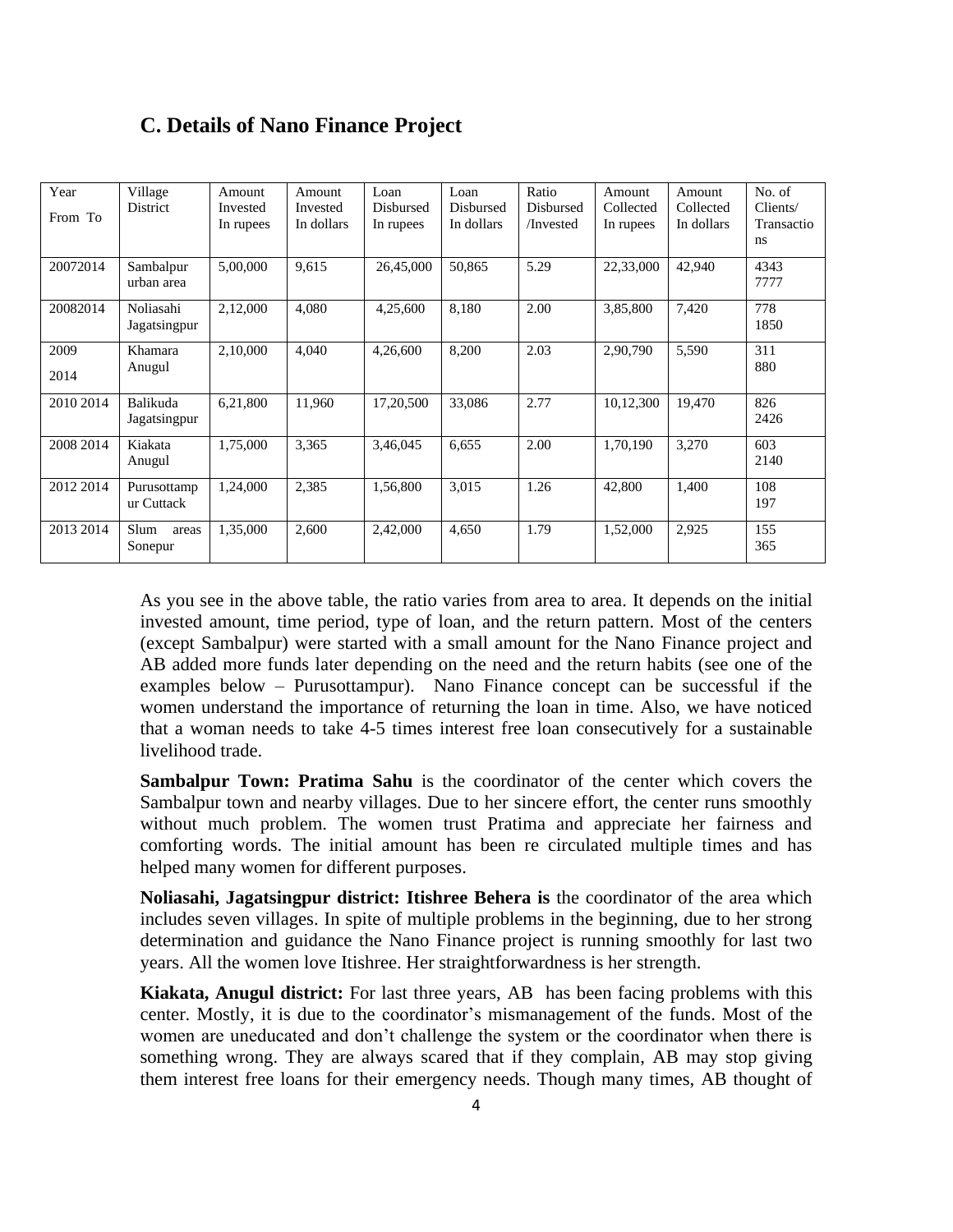discontinuing the project in this village, the living conditions of the women compel us to continue in spite of all the problems. The Nano Finance project is necessary and extremely helpful to these women. Currently, **Kamalini Badi** is the coordinator of this area. The data given above reflects the current status of the project. AB has to start from a clean slate. AB hopes to solve the problem in the coming year. The center needs frequent visits by someone who can check the books and talk to the women to make sure they are getting/returning loans regularly and record things properly.

**Khamara, Anugul district: Geeta Pradhan** is the coordinator of the area which covers 5 villages. She reports that some women have made almost Rs 10,000-15,000 (\$ 200 – 300) profit using their starting loan amount of Rs 500 (less than 10 dollar) and have savings in bank. Geeta's sincerity and hard work have helped her and many women in her areas through Nano Finance. Her only complaint is not to be on television to talk about Aamara Biswas to others.

**Balikuda, Jagatsingpur District: Nirupama Barik** is the coordinator is responsible for the success and expansion of Nano Finance project in this area. She covers 23 villages. She was invited to join politics at the village level. She refused and her comment was "I prefer to work for Aamara Biswas than joining politics".

**Purusottampur, Cuttack district: Jyoshna Rani Tripathy** is the coordinator of this area and covers 5 villages. AB started the Nano Finance project with Rs 10000 (\$192) in 2012. Due to small investment, the total collection, disbursement, and number of clients were not much for one year. AB added another Rs 30000 (\$575) to the initial amount in January 2013. Due to great demand from the women, AB expanded the project by adding another Rs 84000 (\$1615) in Feb 2014.

**Sonepur, Sonepur district: Aliva Sarvanga** is the coordinator of this area. This covers the slum areas of Sonepur district and some villages surrounding the town. AB does the collection on last Sunday of the month. It is encouraging to see how the girls and women follow the rules and come from a distance to payback their dues on the given time and date without any problem. Aliva is from a tribal area and currently attending the local college. She is the key person for taking the Nano Finance project to her area. Someday, she will be a bigger part of Aamara Biswas.

In spite of the success stories and expansion of Nano Finance project, Aamara Biswas faces problems which are not uncommon. The success of Aamara Biswas and Nano Finance projects depend on the coordinators and the women who take loans from Aamara Biswas. Returning the loans is not a problem. Most of the women understand the importance of the interest free small loans and paying them back in time. Sometimes there are problems when a coordinator lacks integrity and does not perform duties properly. Aamara Biswas thrives on trust. The Nano Finance system can collapse easily if the coordinator does not work ethically. It is heart breaking to find that a coordinator has broken trust and taken advantage of the simple system for her personal gains.

It is not pleasant but for the benefit of the organization and for the benefit of the indigent women the coordinator has to leave the organization. As a result, it takes time to recover from the breach. These experiences teach us to be careful and have more checks and balances for protecting not only the system but also the women who take/return loans.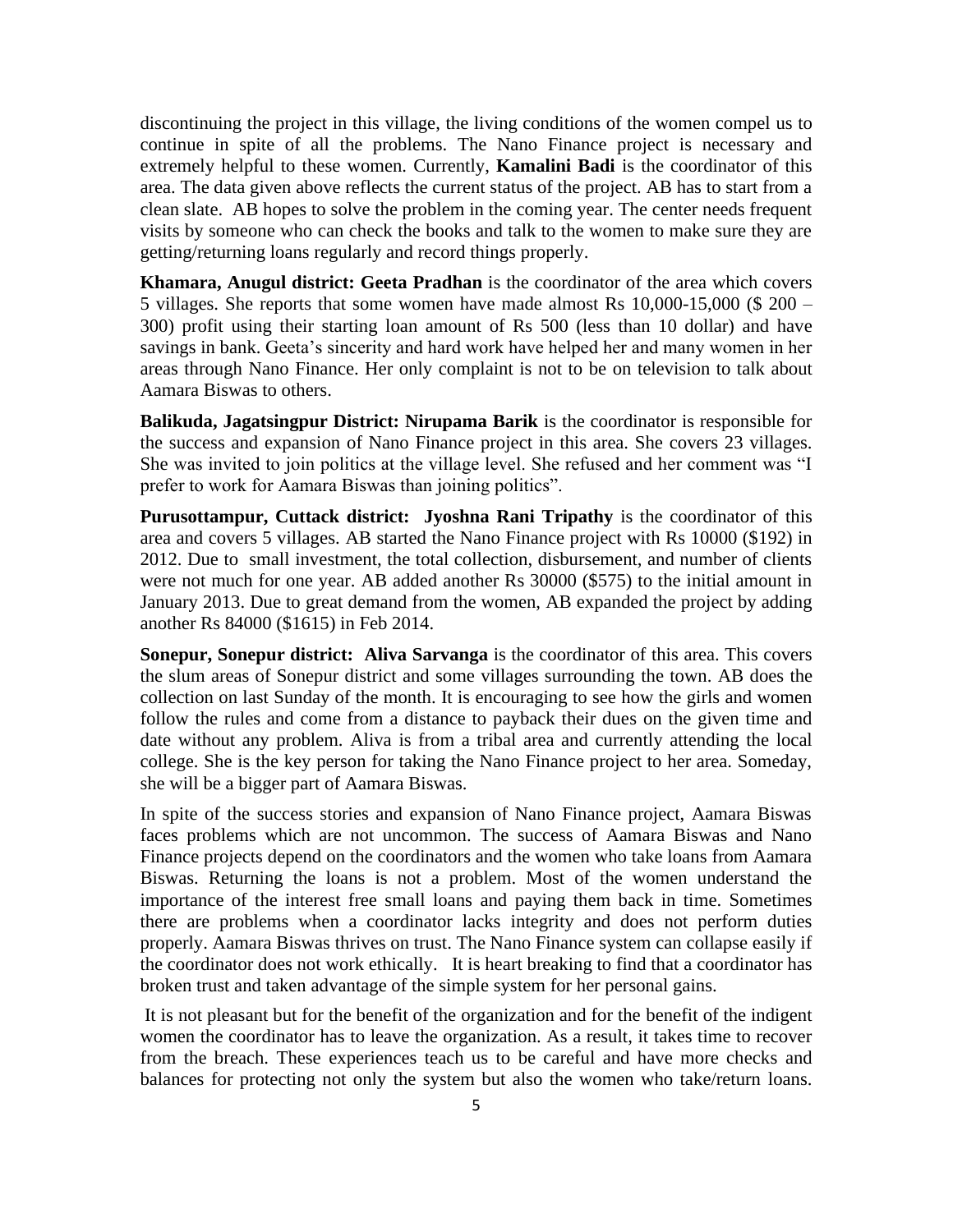We also advise the women to be careful, and make sure their returned money has been registered in the books with their and coordinator's signatures for the future proof. Action taken: A part time person has been employed to visit the areas and check the books and also have meeting with the coordinators every three months. Also, it is important to talk to the women to know about the coordinators and the impact of Aamara Biswas.

#### **D. Training Centers**

**Purusottampur Training/Production Center:** In Dec. 2010, Aamara Biswas took over the training/production center which was not functioning due to lack of funding by giving Rs. 1,24,000 (\$2385) in 2010 and another Rs 2,00,000 (\$3850) in January 2012 for buying raw materials. This center already had an established infrastructure with several sewing machines and other materials to start the production unit with enough trained girls/women in the village. Currently, the center is running smoothly by giving training and providing livelihood to many women/girls from the surrounding villages.

**Kiakata Training/Production Center** was established in January 2012 in an interior village of Western Odisha. The main purpose of the center was to help young girls to learn sewing for future livelihood. About 59 girls had finished taking their training. Some of them had already started generating income from the sale of the garments. The sewing teacher left the center. During my last visit in December, I found that none of the girls are eager to take over the center or interested in making more money by teaching others. Most of them are waiting to get married. The young women from the village are not interested in learning. They prefer to do daily work which gives them more money. It is difficult to bring students from the nearby villages. They demand that we should go to their villages and start teaching. This is not possible. Until AB finds students and a teacher with reasonable salary, the training center is closed temporarily. **This project needs to be reevaluated.**

**Balikuda Training/Production** center has been established in April 2012 to give training to young girls/women for making women's garments. AB rents a small room for the training purpose. 83 girls have finished taking their training, and have started generating income from the sale of the garments. 10 girls have already bought sewing machines for their own business. It is a very rewarding experience to visit the center. The girls have their dreams and plan to help their families by earning more money by getting help from AB. The center has started getting contract from schools to make the school uniforms. This provides extra income to many girls and women from the villages. AB also has the dream to have its own center in this area with multiple training facilities.